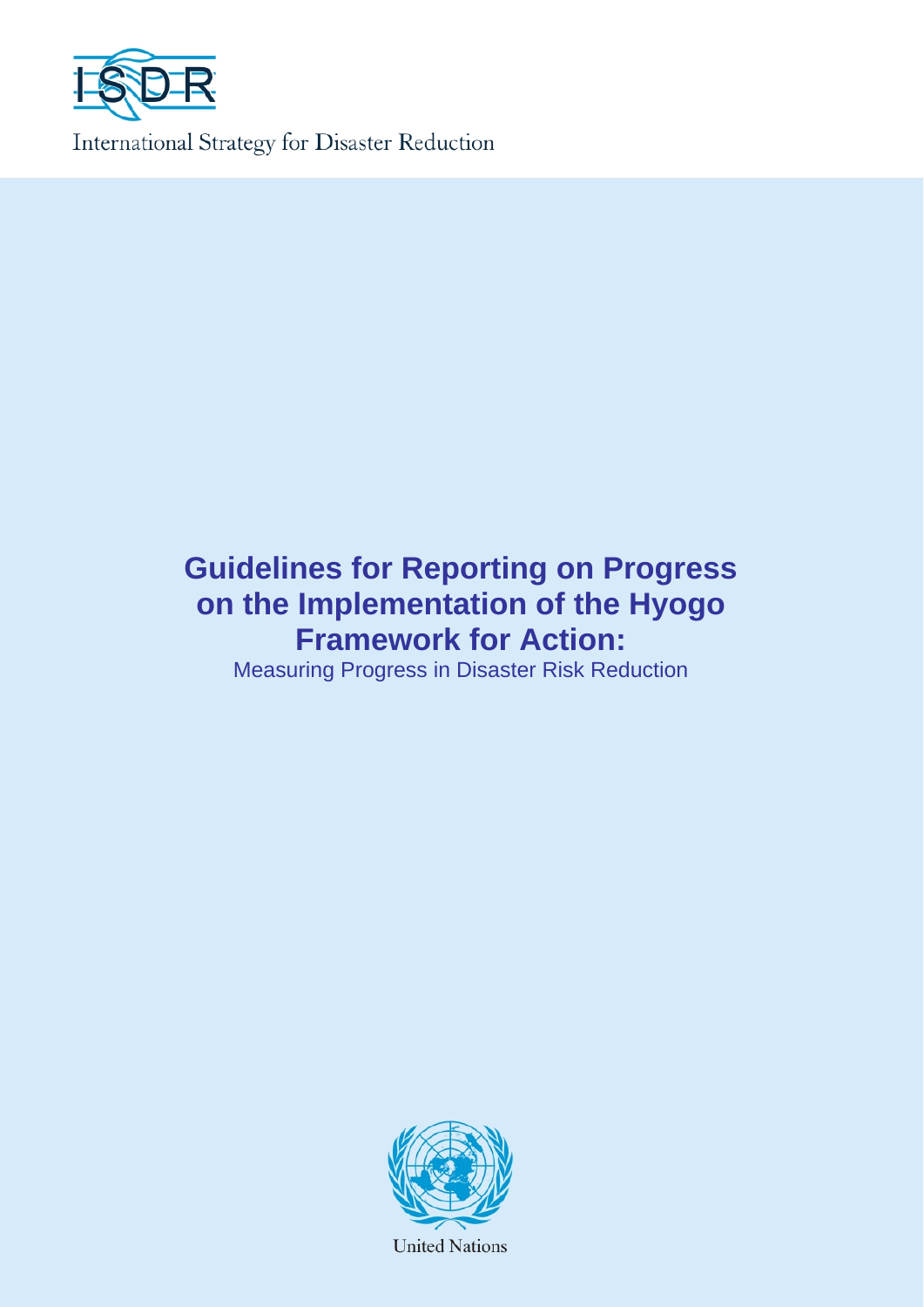# **Annex 3.**

# **Proposed format for information provider details – Part A of the Report on progress towards implementing the Hyogo framework for Action**

| Reporting organization                                                                    | Saint Lucia National Emergency Management Organisation                                                                                                                                                                                                                                                                                                                                                         |
|-------------------------------------------------------------------------------------------|----------------------------------------------------------------------------------------------------------------------------------------------------------------------------------------------------------------------------------------------------------------------------------------------------------------------------------------------------------------------------------------------------------------|
| Scope of organization's mandate<br>(e.g. national authority for disaster,<br>NGO network) | The role of the National Emergency Management Organisation<br>[NEMO] is to develop, test and implement adequate measures<br>to protect the population of Saint Lucia from the physical,<br>social, environmental and economic effects of both natural and<br>man-made disasters.<br>Its responsibility is to ensure the efficient functioning of<br>preparedness, prevention, mitigation and response actions. |
| Country, region, or other area being<br>reported on                                       | SAINT LUCIA [WEST INDIES]                                                                                                                                                                                                                                                                                                                                                                                      |
| Reporting on own organization or<br>on behalf of others - please state                    | <b>OWN</b>                                                                                                                                                                                                                                                                                                                                                                                                     |
| <b>Contact officer</b>                                                                    | A. L. Dawn French                                                                                                                                                                                                                                                                                                                                                                                              |
| <b>Position</b>                                                                           | <b>Director</b>                                                                                                                                                                                                                                                                                                                                                                                                |
|                                                                                           |                                                                                                                                                                                                                                                                                                                                                                                                                |
| Address, City, Postal Code, Country                                                       | National Emergency Management Organisation<br>P O Box 1517, Castries, Saint Lucia, WEST INDIES                                                                                                                                                                                                                                                                                                                 |
| Phone                                                                                     | 758-452-3802                                                                                                                                                                                                                                                                                                                                                                                                   |
| Fax                                                                                       | Fax: 758-453-2152                                                                                                                                                                                                                                                                                                                                                                                              |
| E-mail                                                                                    | [1] slunemo@yahoo.com [2] slunemo@gmail.com<br>[3] eoc@candw.lc                                                                                                                                                                                                                                                                                                                                                |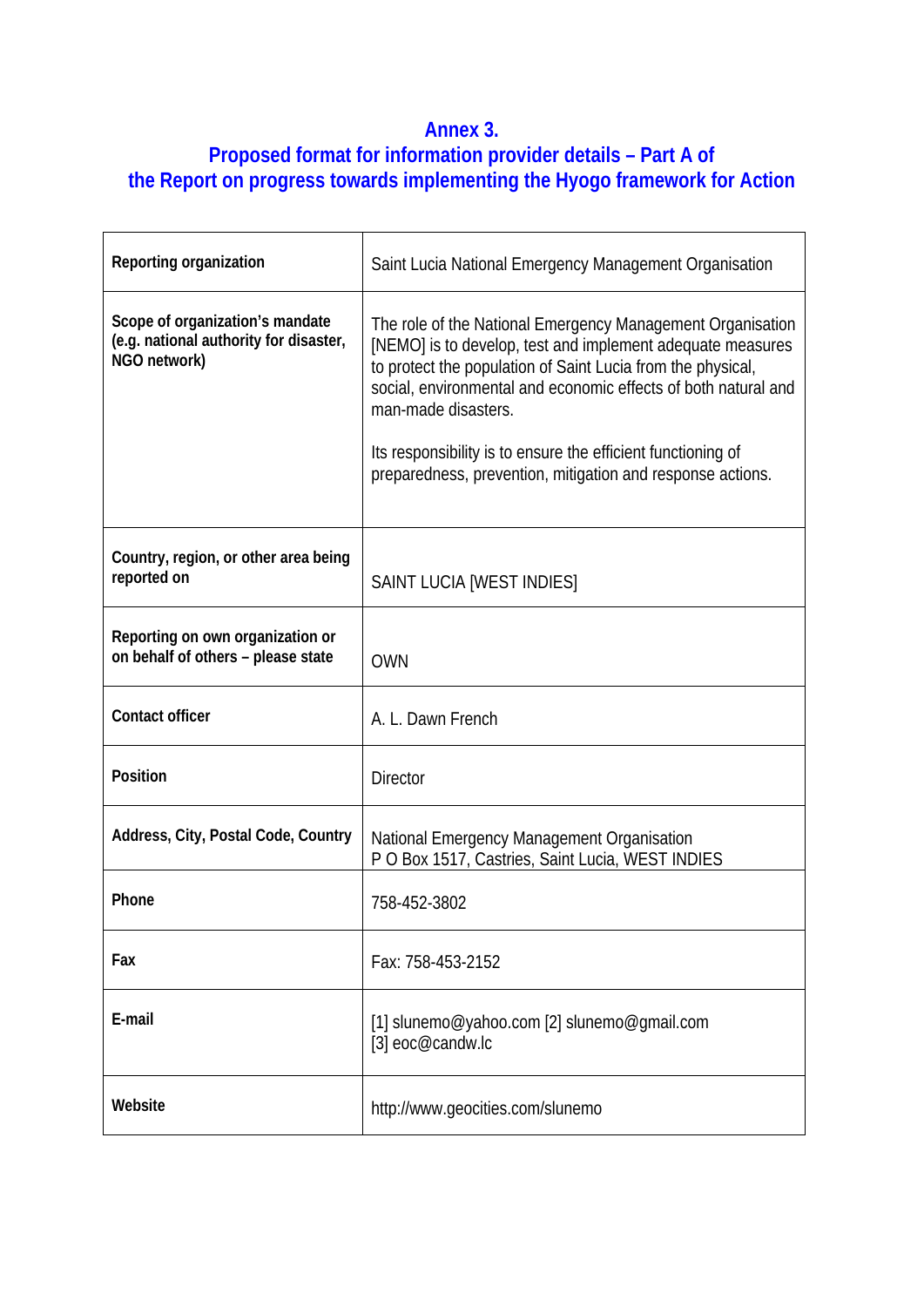## **Annex 4.**

## **Proposed format for compiling and reporting information– Part C of the Report on progress towards implementing the Hyogo framework for Action**

# **Report on progress towards implementing the Hyogo framework for Action Part 3: Compilation of Information**

#### **Section 1. Hyogo Framework Priority for Action 1***: Ensure that disaster risk reduction is a national priority with a strong institutional basis for implementation*

This section of your report should cover progress on matters such as national institutional and legislative frameworks, resources, and community participation, as referred to in paragraph 16 of the Hyogo Framework for Action. This section can also cover progress on general or cross cutting considerations such as referred to in paragraph 13 of the Hyogo Framework for Action.

For each initiative and programme in this section, please report under the following three headers.

- 1. Name of initiative and programme *Disaster Management Act No. 30 of 2006 National Response Plan*
- 2. Description, objectives, main activities of the initiative or programme DMA replaced the Disaster Preparedness and Response Act of 2000

#### National Response Plan:

*National Disaster Management is very active and well developed. Saint Lucia has achieved Disaster Management capabilities which other Caribbean countries can follow. Numerous agreements with the private sector, NGO's, Service Organizations, and neighbouring French Departments have been implemented. Health sector mitigation activities have begun and are expected to continue. St. Lucia has all possible disaster plans available and updated thanks to the National Emergency Management Office Saint Lucia [SOURCE: http://www.disaster-info.net/carib/stlucia.htm]*

- 3. Results and achievements made, with indicators if available National Response Plan presently with the Cabinet of Ministers for final approval. See the list at http://geocities.com/slunemo/response\_plans/memo.html
- 4. Major challenges and lessons in implementing the initiative or programme, and next steps planned NRP: Next steps - publication
	- *1.* Name of initiative and programme : *Disaster Management Project II*
	- 2. Description, objectives, main activities of the initiative or programme Training of Volunteers in Shelter Management, Warehouse Management, First Aid/CPR Construction and equipping of 18 community warehouses under the control of the community through the District Disaster Committee
	- 3. Results and achievements made, with indicators if available 18 District Committees trained and equipped MOU with the Fire Services to use the Trained Volunteers in MCI
	- 4. Major challenges and lessons in implementing the initiative or programme, and next steps planned Time: it is a multi component project and there are other national areas to focus upon.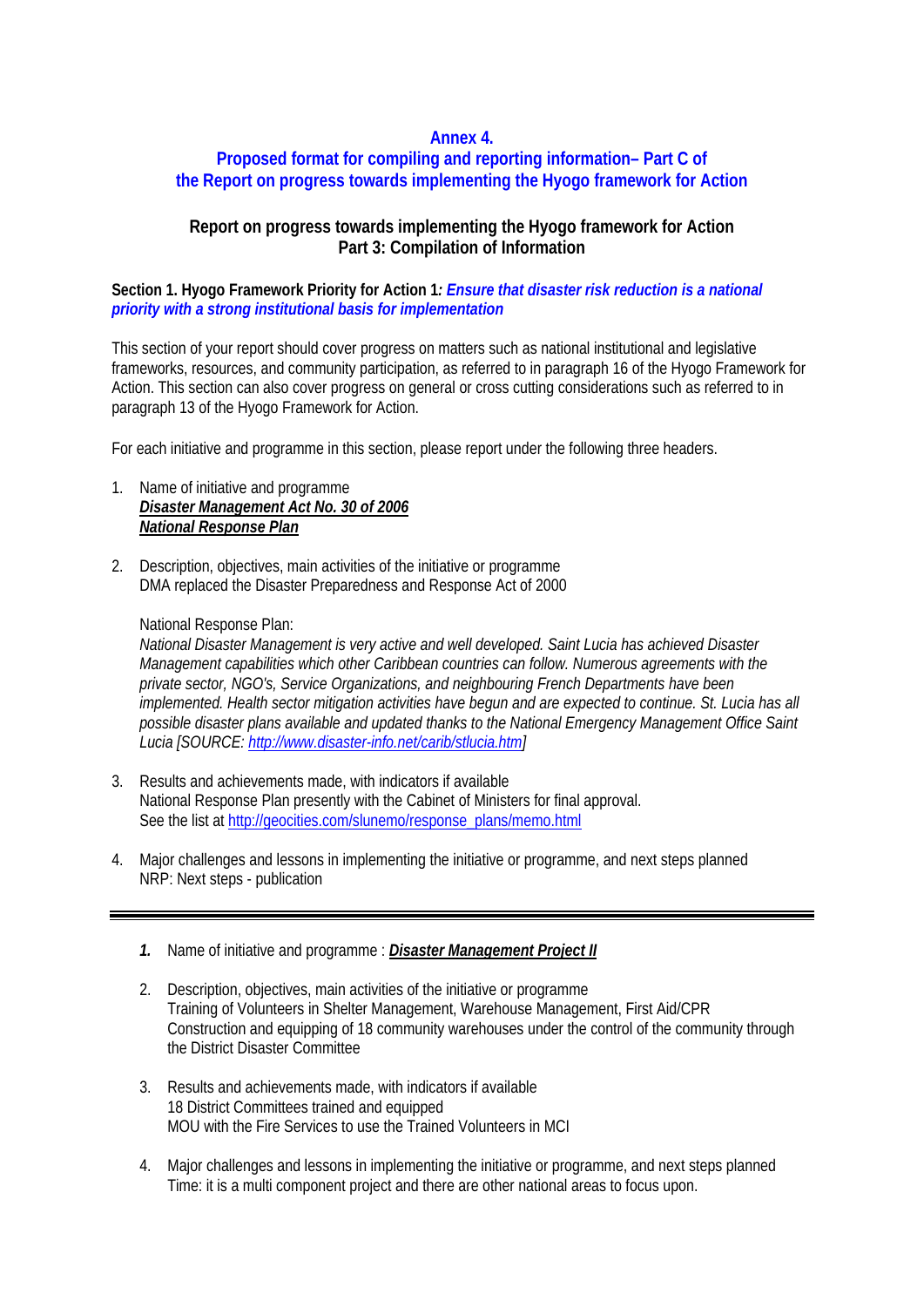#### **Section 2. Hyogo Framework Priority for Action 2***: Identify, assess and monitor disaster risks and enhance early warning*

This section of your report should cover matters such as national and local risk assessments, early warning, capacity, and regional and emerging risks, as referred to in paragraph 17 of the Hyogo Framework for Action.

For each initiative and programme in this section, please report under the following three headers.

- 1. Name of initiative and programme : *Flood Early Warning System*
- 2. Description, objectives, main activities of the initiative or programme : Flood EWS to link to Evacuation **Protocols**
- 3. Results and achievements made, with indicators if available Ability to save lives
- 4. Major challenges and lessons in implementing the initiative or programme, and next steps planned Site selection will be a challenge as maximum optimisation is needed.

See: EWS in Saint Lucia before 2007 Hurricane Season Starts http://www.cdera.org/cunews/news\_releases/lucia/article\_1855.php

- 1. Name of initiative and programme : *National Risk Register*
- 2. Description, objectives, main activities of the initiative or programme Analysis of the National Risks and the levels of threat.
- 3. Results and achievements made, with indicators if available A first for Saint Lucia
- 4. Major challenges and lessons in implementing the initiative or programme, and next steps planned New concept and as such took some time to complete.

See Register at http://stlucia.gov.lc/docs/nemo/NationalRiskRegister2006.pdf

#### **Section 3. Hyogo Framework Priority for Action 3:** *Use knowledge, innovation and education to build a culture of safety and resilience at all levels*

This section of your report should cover matters such as information management and exchange, education and training, research, and public awareness, as referred to in paragraph 18 of the Hyogo Framework for Action.

For each initiative and programme in this section, please report under the following three headers.

- 1. Name of initiative and programme : *Public Information Strategy*
- 2. Description, objectives, main activities of the initiative or programme Dissemination of information via:
	- Meetings
	- Flyers/Brochures/Posters
	- **Internet**
	- News [radio, tv, print]
- 3. Results and achievements made, with indicators if available High profile for disaster management
- 4. Major challenges and lessons in implementing the initiative or programme, and next steps planned Slow but sure attitude change